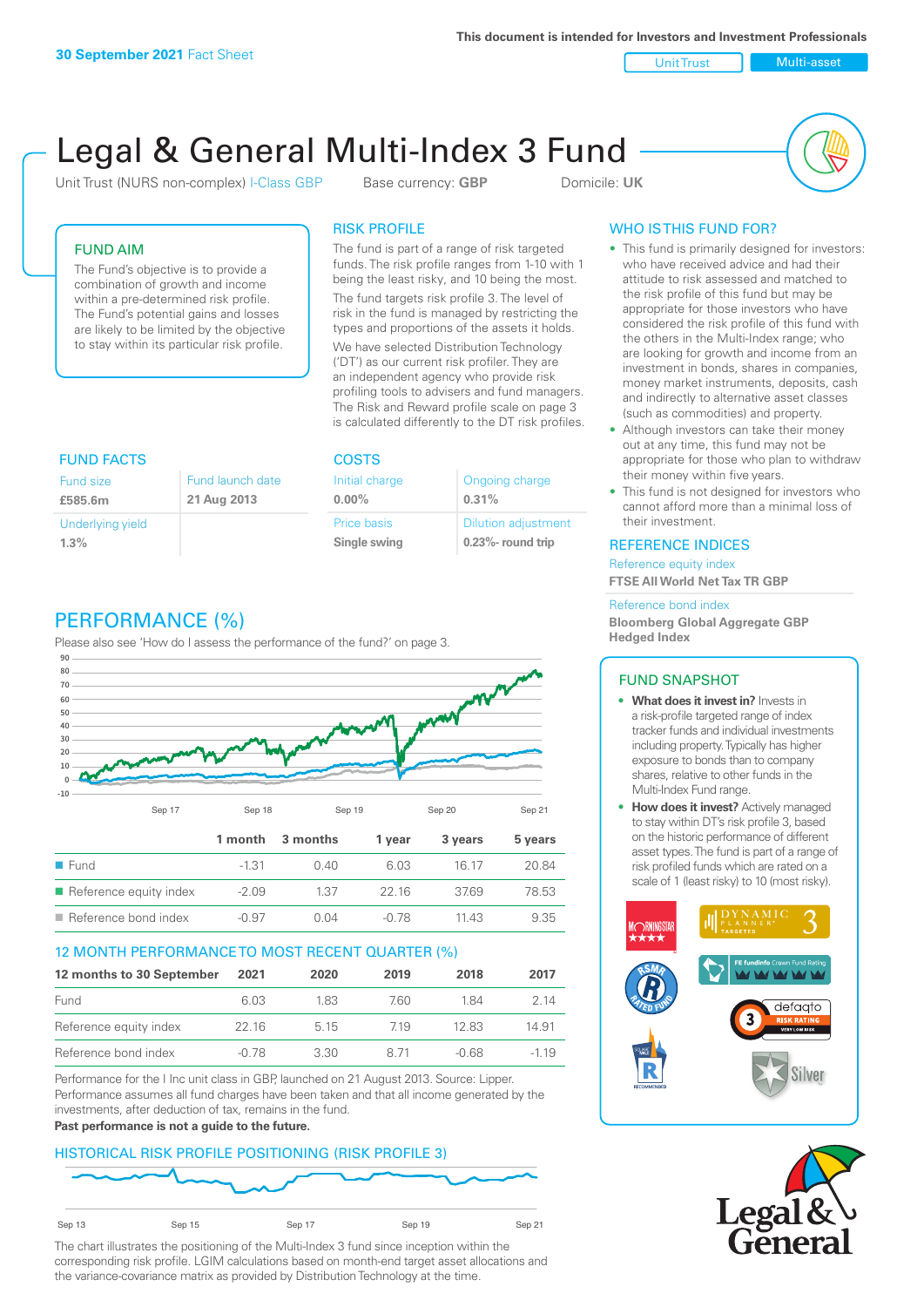## Legal & General Multi-Index 3 Fund

Unit Trust (NURS non-complex) I-Class GBP

## PORTFOLIO BREAKDOWN

All data source LGIM unless otherwise stated. Totals may not sum due to rounding.





#### FUND MANAGERS

The fund managers have responsibility for managing the multi-index fund range. They are part of the Multi-Asset Funds (MAF) team in LGIM. This team focuses on designing and managing multi-asset funds that are tailored to match the specific objectives of various client types. The team sits within a wider Asset Allocation team which combines both depth of experience with a broad range of expertise from different fields, including fund management, investment consulting and risk management roles.

# TOP 10 HOLDINGS (%)

| Cash                                                   | 16.0 |
|--------------------------------------------------------|------|
| L&G All Stocks Gilt Index Trust                        | 13.5 |
| L&G Sterling Corporate Bond Index Fund                 | 8.5  |
| <b>LGIM Global Corporate Bond Fund</b>                 | 7.0  |
| L&G UK Index Trust                                     | 5.0  |
| L&G Emerging Markets Government Bond (US\$) Index Fund | 3.5  |
| L&G Japan Index Trust                                  | 3.5  |
| L&G US Index Trust                                     | 3.3  |
| L&G Global Infrastructure Index Fund                   | 2.8  |
| L&G Global Inflation Linked Bond Index Fund            | 2.5  |